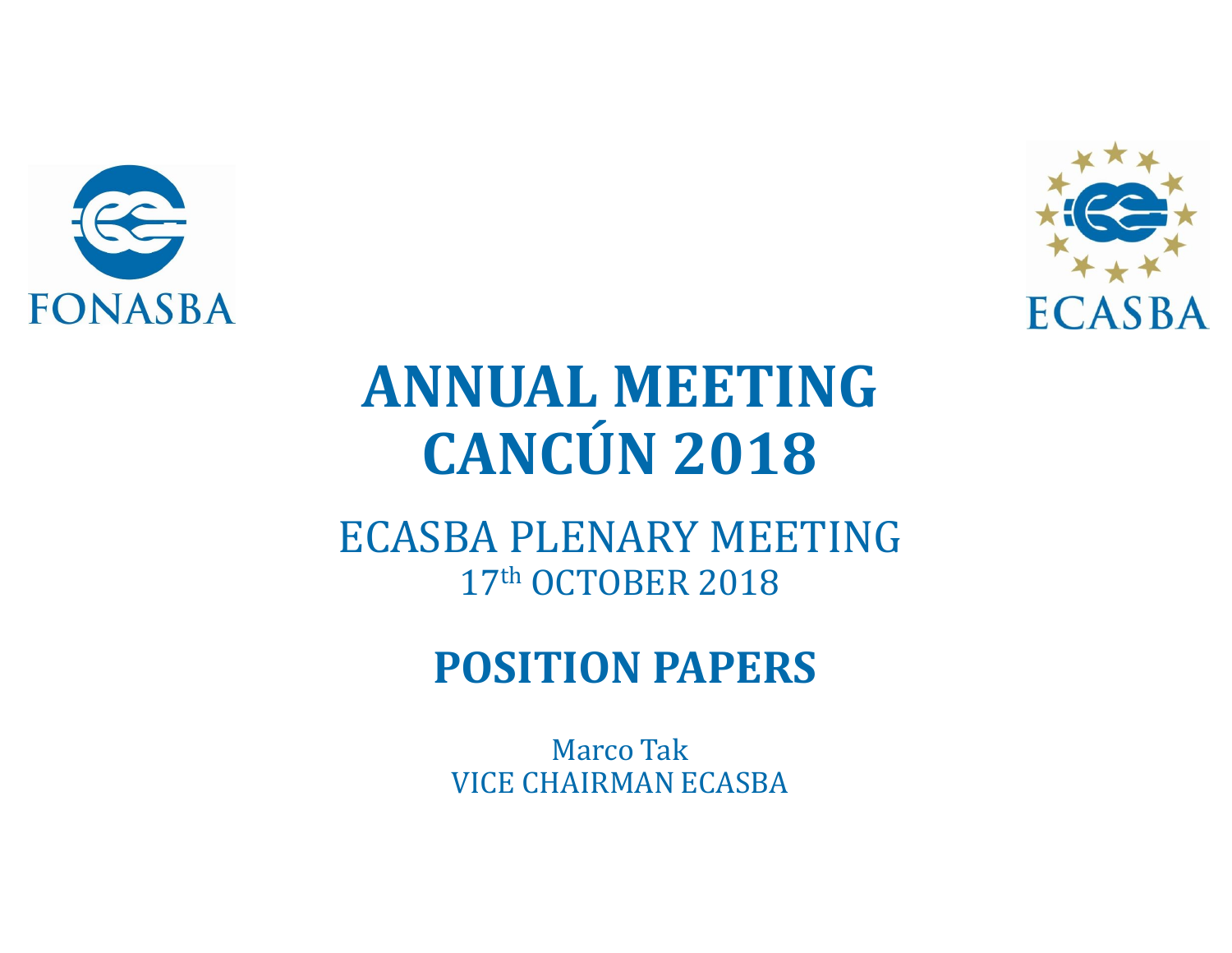# BACKGROUND POSITION PAPERS



- ECASBA is reacting on proposals from the Commission
- ECASBA should generate 'changes' in a proactive way ('What do we want / need from the Commission')
- Message should be short and clear (max. 1 x A4)
- More 'ownership' out of the ECASBA (AP) members
- Position papers should be the guide in setting priorities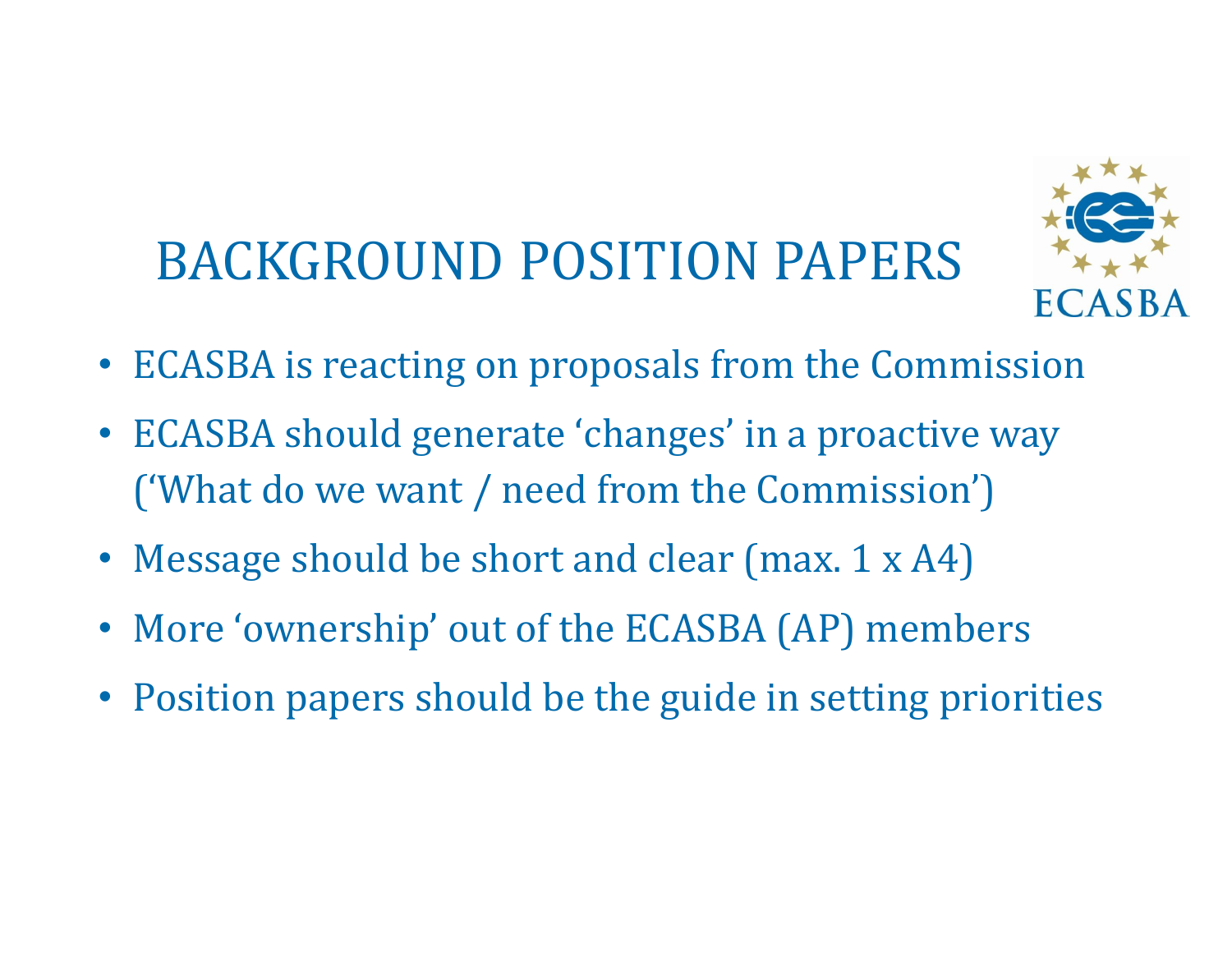### EXAMPLE ice **ECASBA POSITION PAPER**  $ECASBA$

- Background
- **ECASBA** position
- Parties involved
- Validity
- Responsible AP Member
- Secretariat (JCW)

### **CUSTOMS PROCEDURES**

### **BACKGROUND:**

### This paper relates to the role of the ship agent only. Where the agent also acts as a customs broker or customs agent, additional obligations and responsibilities may apply that are outwith those stated below

ECA

Customs procedures are the foundation, and single most important element, of border controls for both import and export cargoes. Unless delegated to another party, the ship agent is responsible for lodging customs data with the relevant authorities in accordance with the appropriate schedule, clearing cargo for onward movement from the port and payment of any taxes, duties or fines on behalf of the appropriate party.

### **ECASBA POSITION:**

Unless otherwise agreed beforehand, the agent acts at all times "as agent only" for and on behalf of the principal. The agent is not in a position to independently verify the accuracy of the information provided and therefore should not be held liable for same. The agent's responsibility is therefore limited to ensuring that the required information is delivered to the appropriate authority at the right time and in the correct format. Should a misdeclaration of cargo arise, the agent will cooperate with the customs authorities to identify the party responsible for the misdeclaration. ECASBA will also encourage ship agents to cooperate fully with customs authorities in the fight against fraud, smuggling and the movement of counterfeit goods in the maritime transport chain.

The following issues are important for the agent:

- All Member States should recognise and apply the convention of "as agents only" as well as the provisions of Article 124.7 of the Union Customs Code in respect of the role of the ship agent in fighting customs fraud
- Customs procedures and controls should effective, appropriate and relevant to the risks incurred and effective risk-analysis based procedures should be put in place to minimise the impact of customs inspections on the effective movement of goods
- For consistency, there should be a level playing field between Member States in terms of application of regulations, operational and inspection requirements and the provisions of the Union Customs Code should be applied equally and consistently across all Member States

### PARTIES INVOLVED:

- **ECASBA Secretariat and Member associations**  $\bullet$  DG-TAXUD
- Local customs authorities
- Other European associations (especially ECSA/World Shipping Council)
- VALIDITY:

 $2018 - 2020$ 

RESPONSIBLE ADVISORY PANEL MEMBER TBC **SECRETARIAT:** 

**Ionathan Williams** Date Issued: August 2018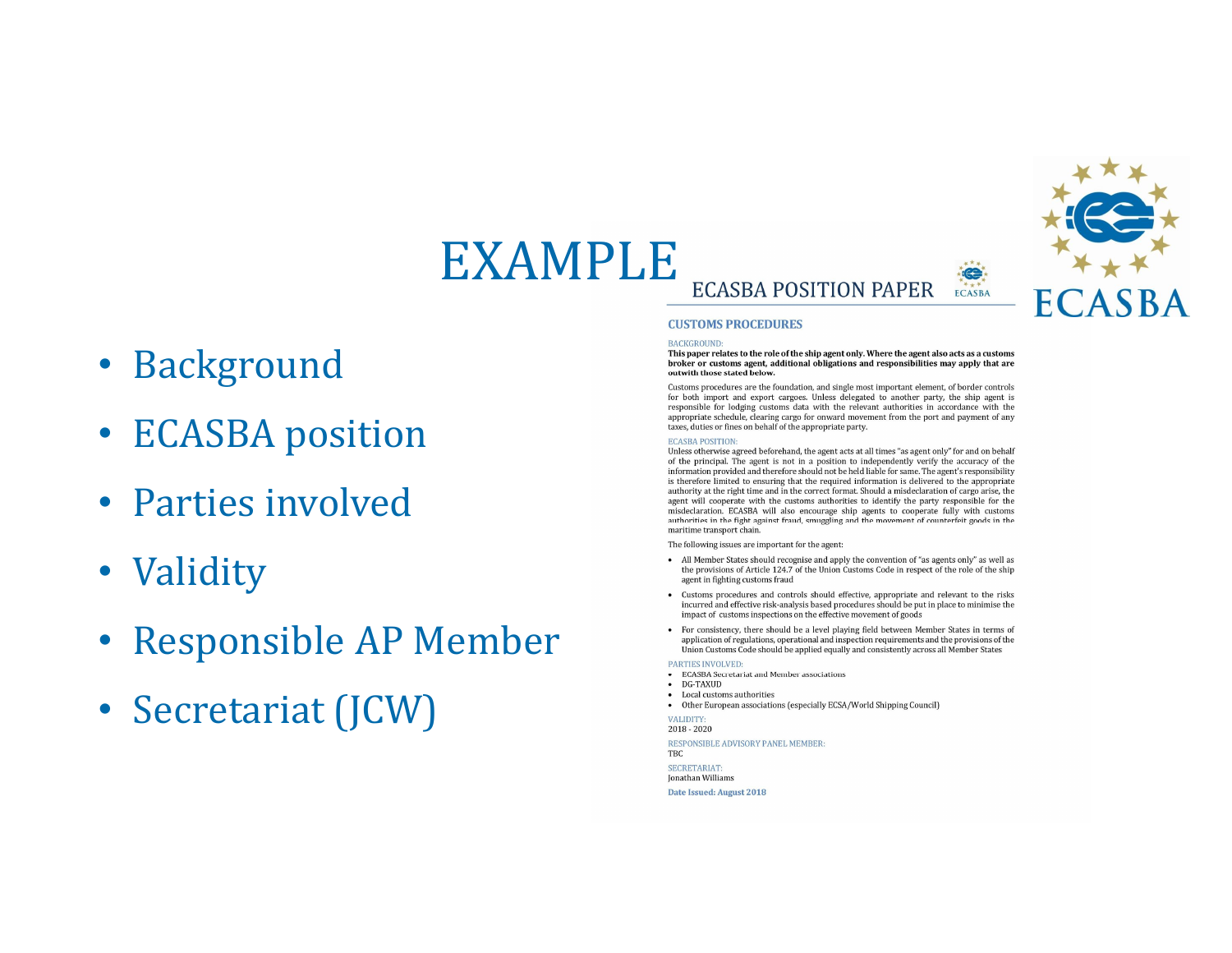### EXISTING DRAFTS



- Harmonisation of border controls general
- Customs procedures
- Veterinary checks cargoes of animal origin
- E-maritime, single windows, digitalisation
- General Data Protection Regulation (2016/679)
- Recognition of agents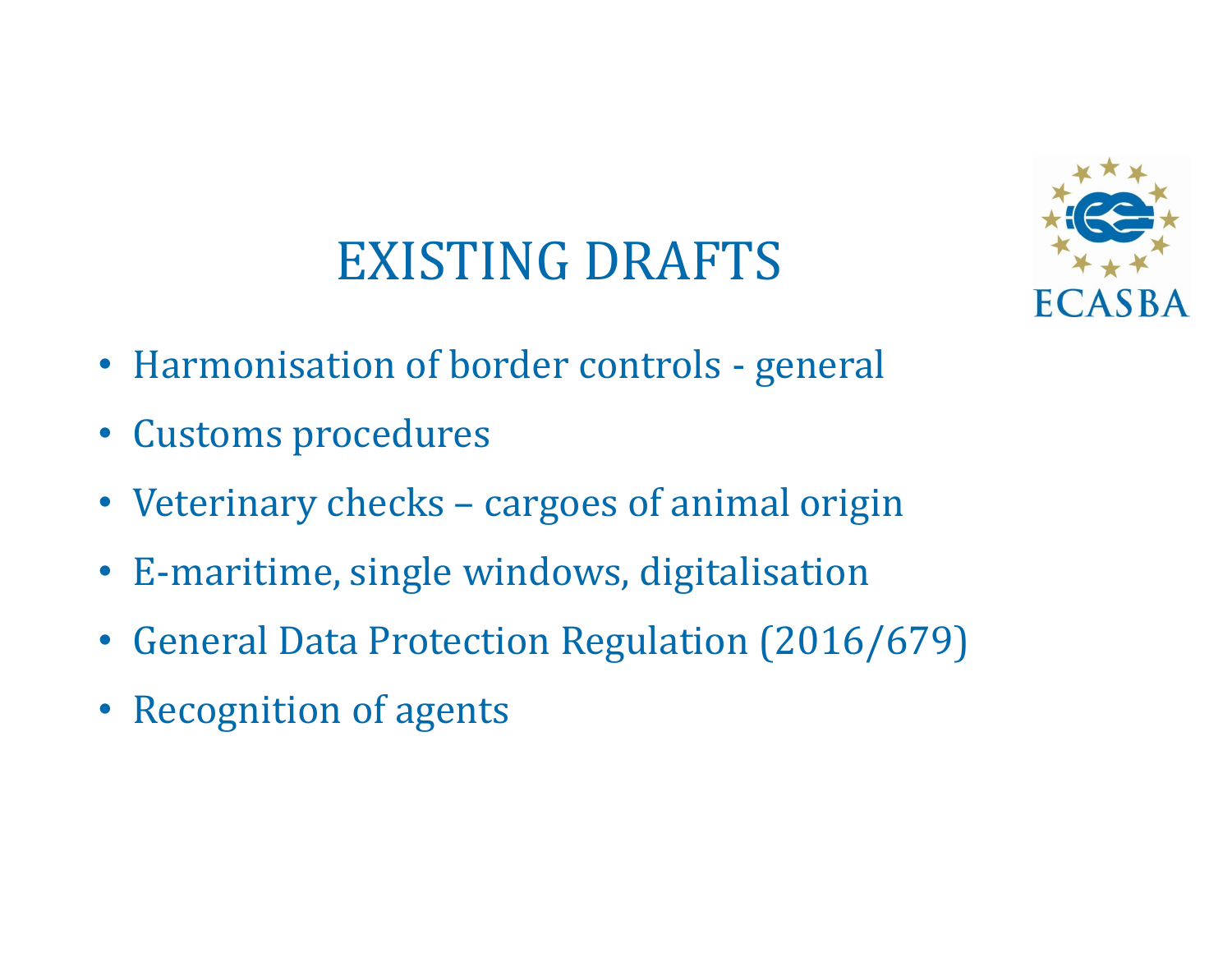# NEXT STEPS (1)



- Draft proposals will be presented to the ECASBA members asking for input
- New items for position papers can be proposed
- Once input received, final drafts will be presented to the Advisory Panel for approval